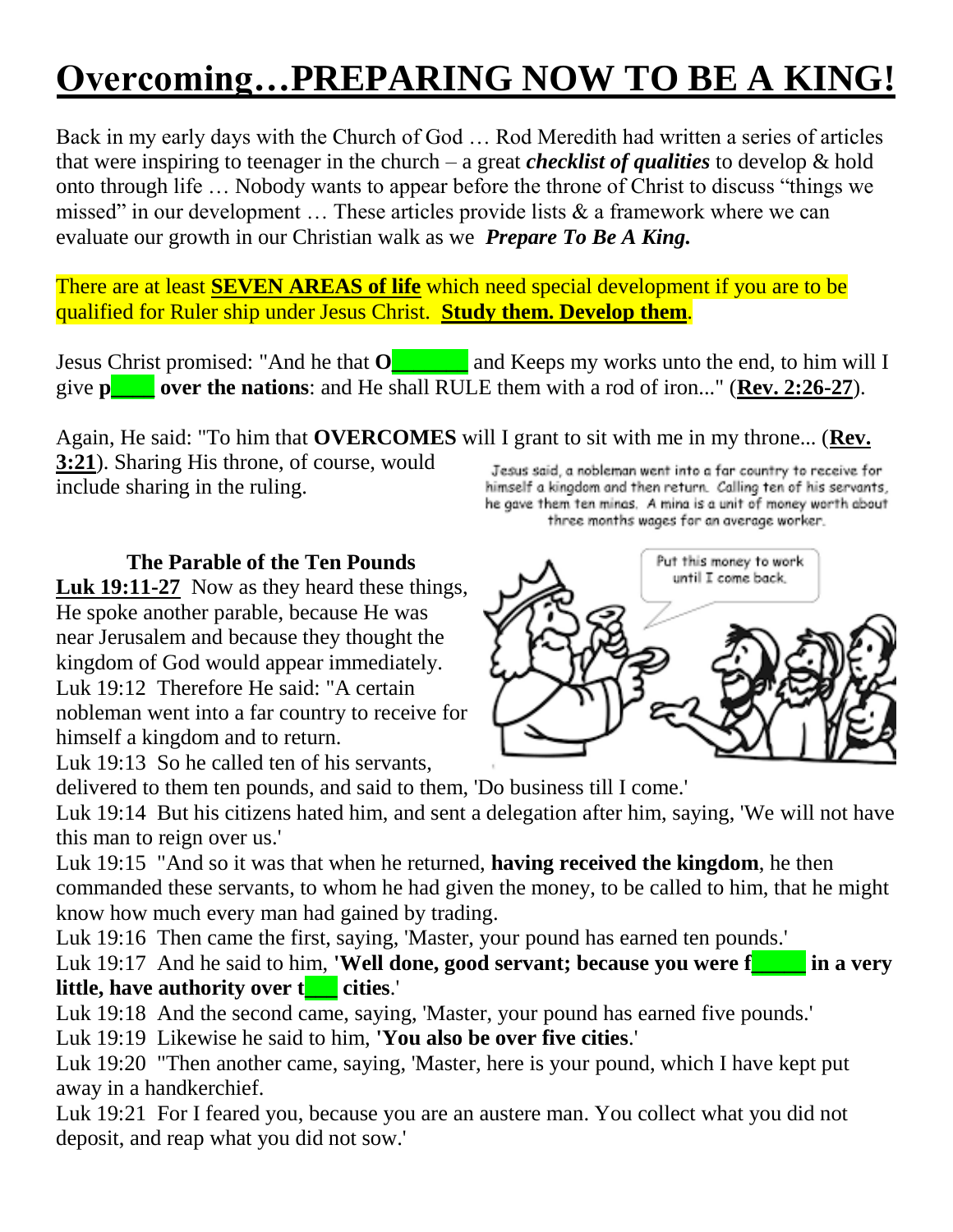Luk 19:22 And he said to him, 'Out of your own mouth I will judge you, you wicked servant. You knew that I was an austere man, collecting what I did not deposit and reaping what I did not sow.

Luk 19:23 Why then did you not put my money in the bank, that at my coming I might have collected it with interest?'

Luk 19:24 "And he said to those who stood by, 'Take the pound from him, and give it to him who has ten pounds.'

Luk 19:25 (But they said to him, 'Master, he has ten pounds.')

Luk 19:26 'For I say to you, that to everyone who has will be given; and from him who does not have, even what he has will be taken away from him.

Luk 19:27 But bring here those enemies of mine, who did not want me to reign over them, and slay them before me.' "

#### **Prepare** *Now* **to be a King!**

1. Seven "keys" to **Mental Mastery**!

2. The seven laws of **Radiant Health**

3. Build the **Personality** of a King!

4. Build the **Character** of a King!

5. Be a **loving** King in your Family Kingdom!

6. How to build **Leadership**

7. Tap the **power of Almighty God**!



**====================================**

## 1. Seven "keys" to **Mental Mastery**!

**I. I. I. Exercise 2.1 I.** The first quality is awareness of people, things and attitudes. That's the mark of a real leader. He is ALERT. He is fully AWAKE and thinking. **Mat 22:18** But Jesus **perceived** their wickedness, and said, "Why do you test Me, you hypocrites?

**II. II. Example 2 -** Nearly every future king is educated and tutored to prepare him for the wide-ranging responsibilities which await him. **Dan 1:4** – Daniel & others were selected "to serve in the king's palace, and whom they might teach the language and literature of the Chaldeans". Acts 7:22- Stephen tells "Moses was learned in all the wisdom of the Egyptians, and was mighty in words and deeds.

**III. III. III. III. III. III. III. III. III. III. III. III. III. III. III. III. III. III. III. III. III. III. III. III. III. III. III. III. III. III. III. III.** and facts, but of their relationship to each other and their MEANING. Vision is the ability to foresee events or situations even before they happen & to express what an organization seeks to become. Sometimes we need small changes for small benefits and other times we need to see BIG changes for BIG benefits. **Num 13:30** Then Caleb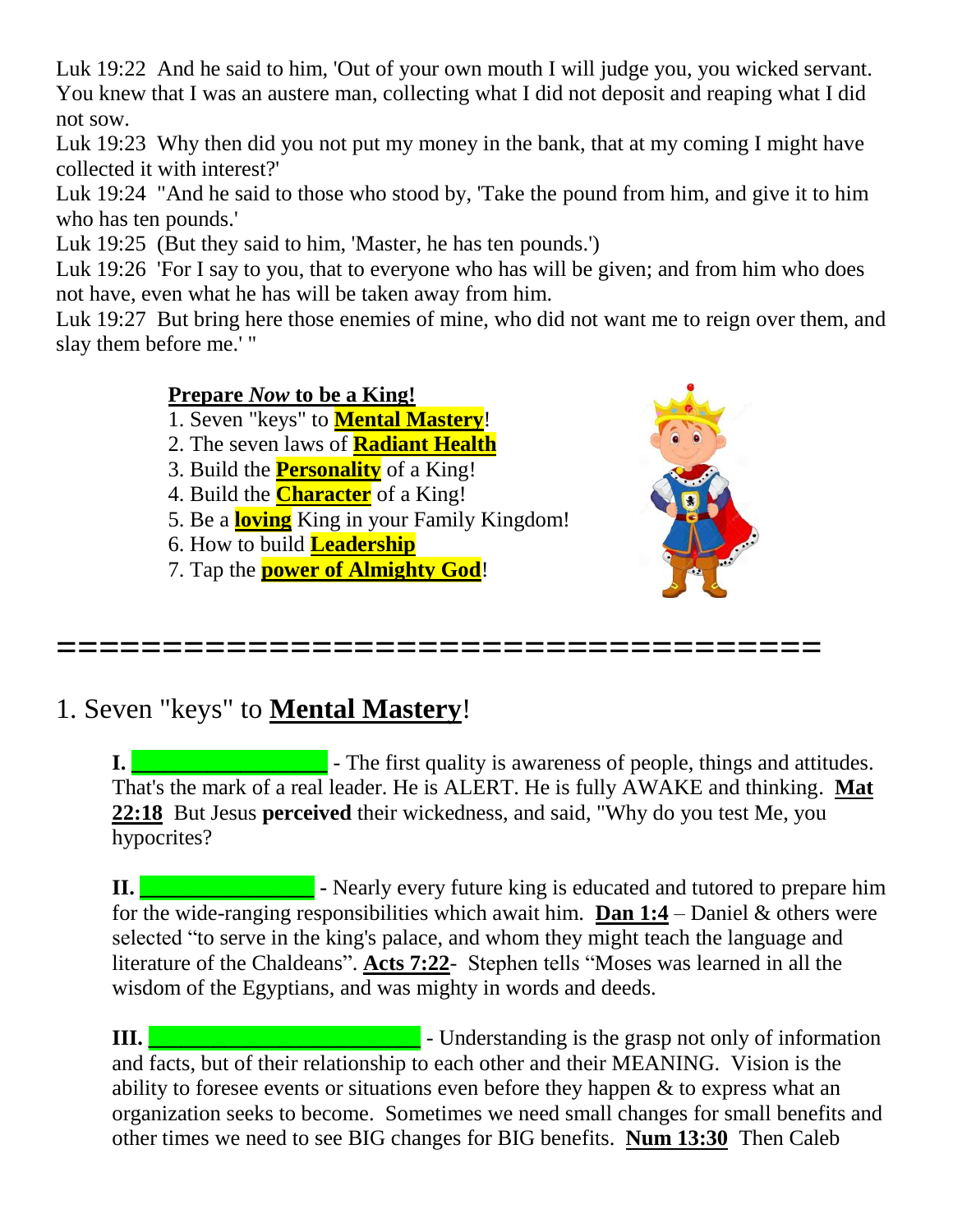quieted the people before Moses, and said, "Let us go up at once and take possession (*of the Promised Land*), for we are well able to overcome it."

**IV. \_\_\_\_\_\_\_\_\_\_\_\_\_\_\_\_\_\_\_** - Wisdom is the faculty of making sound decisions. The **fear of the Lord** is the beginning of wisdom… (**Prov. 9:10).** Resourcefulness is the capacity to solve emergencies & to come up with wise alternatives.

**V. V. Example 1** - A positive frame of mind — coupled with faith and courage is what often "separates the men from the boys" in times of trial and test. "Thy servant (*David*) slew both the lion and the bear: and this uncircumcised Philistine shall be as one of them, seeing he hath defied the armies of the living God" (**I Sam 17:36**).

**VI. VI. We are also assumed that the U.S. S. The U.S. S. A. S. S. A. S. S. A. S. S. A. S. S. A. S. S. A. S. S. A. S. S. A. S. S. A. S. A. S. S. A. S. S. A. S. S. A. S. S. A. S. S. A. S. S. A. S. S. A. S. S. A. S. S. A** emotions. Discipline yourself to get up on time in the morning, to get to work on time, to work hard and grow on the job. "If thou faint in the day of adversity, thy strength is small" (**Prov. 24:10**)

**VII. VII. VII. To the very end of His physical life, Jesus Christ was totally** loyal to God the Father — even unto DEATH. He never argued or questioned His Father's will. He said: "Not my will, but thine, be done" (**Luke 22:42**).

## 2. The seven laws of **Radiant Health**



What makes centenarians different?

- · Good genes
- · Sense of humor
- · Healthy attitude
- · Realistic expectations
- · Perspective: knowing what's important
- · Even temperament, generating less stress
- . Ability to find joy and purpose in life



- 3. Build the **Personality** of a King!
	- I. **Develop an \_\_\_\_\_\_\_\_\_\_\_\_\_ and Warmth for Others**
	- II. **Build Zest and \_\_\_\_\_\_\_ into Your Life**
	- **III.** Learn to be Patient, **Example 20** and **Modest** "But when He saw the multitudes, he was moved with compassion on them..." (**Matt. 9:36**)

IV. **Be Example 2.1 and Courageous** - when they had called the apostles,  $\&$  BEATEN them, they COMMANDED them they should not speak in the name of Jesus, and let them go" **Acts 5:40**

V. **Enthusiasm, \_\_\_\_\_\_\_\_\_\_\_\_\_\_\_\_\_\_\_\_\_\_**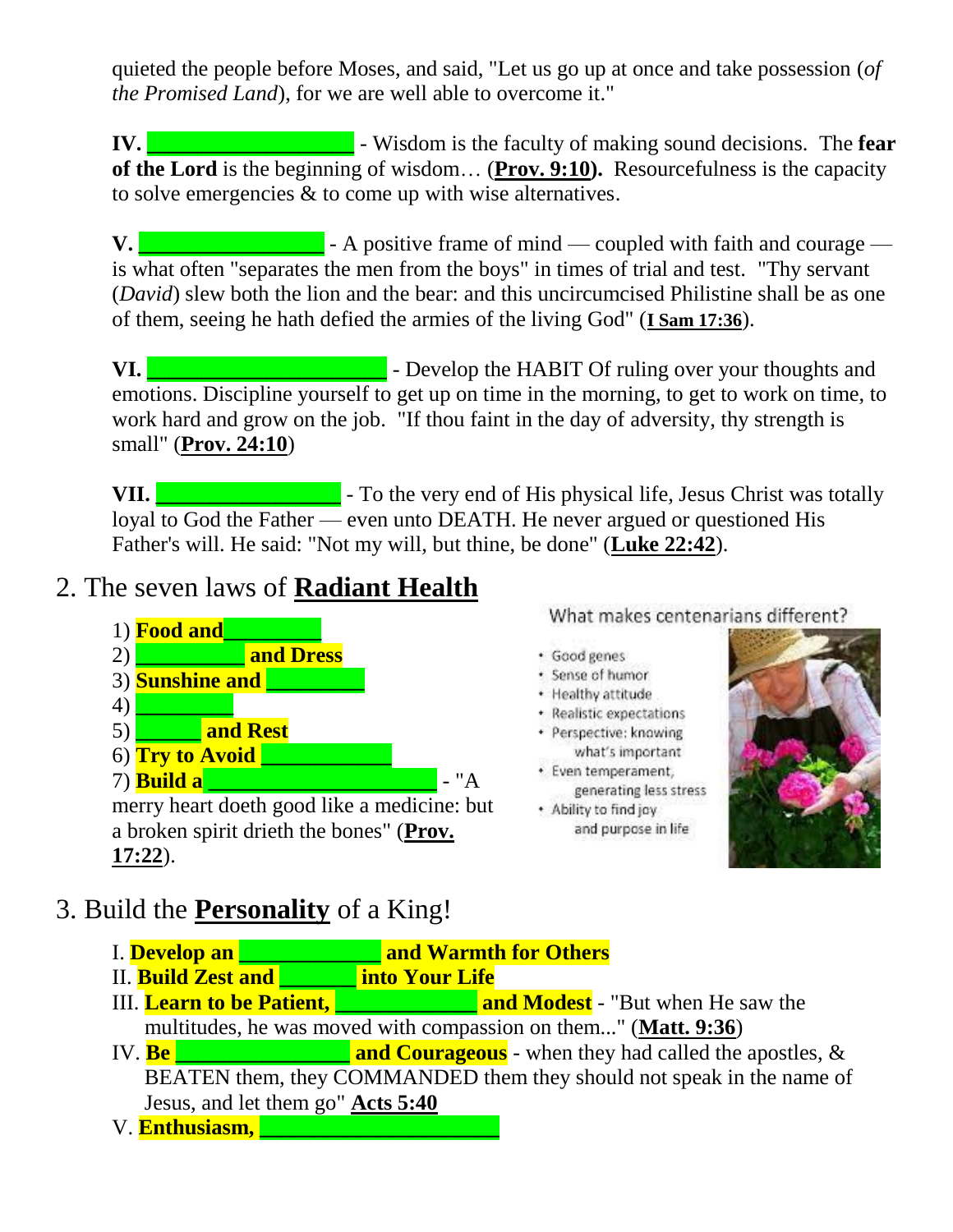## 4. Build the **Character** of a King!



IV. **Exercise Strength and \_\_\_\_\_\_\_\_\_\_\_\_\_** - **1Cor 16:13** Be on your guard; stand firm in the faith; be courageous; be strong.

V. **Practice Exercise 2:13** For judgment is without mercy to the one who has shown no mercy. Mercy triumphs over judgment.

(*see Breakout Subject*: **Forgiveness**)

VI. **Practice Diligence and <b>F -** "The hand of the diligent shall bear rule: but the slothful shall be under tribute" **(Prov. 12:24)**



VII. **Have for God and Fellowman** - "By this shall all men know that ye are my disciples, if ye have LOVE one to another" **(John 13:35)**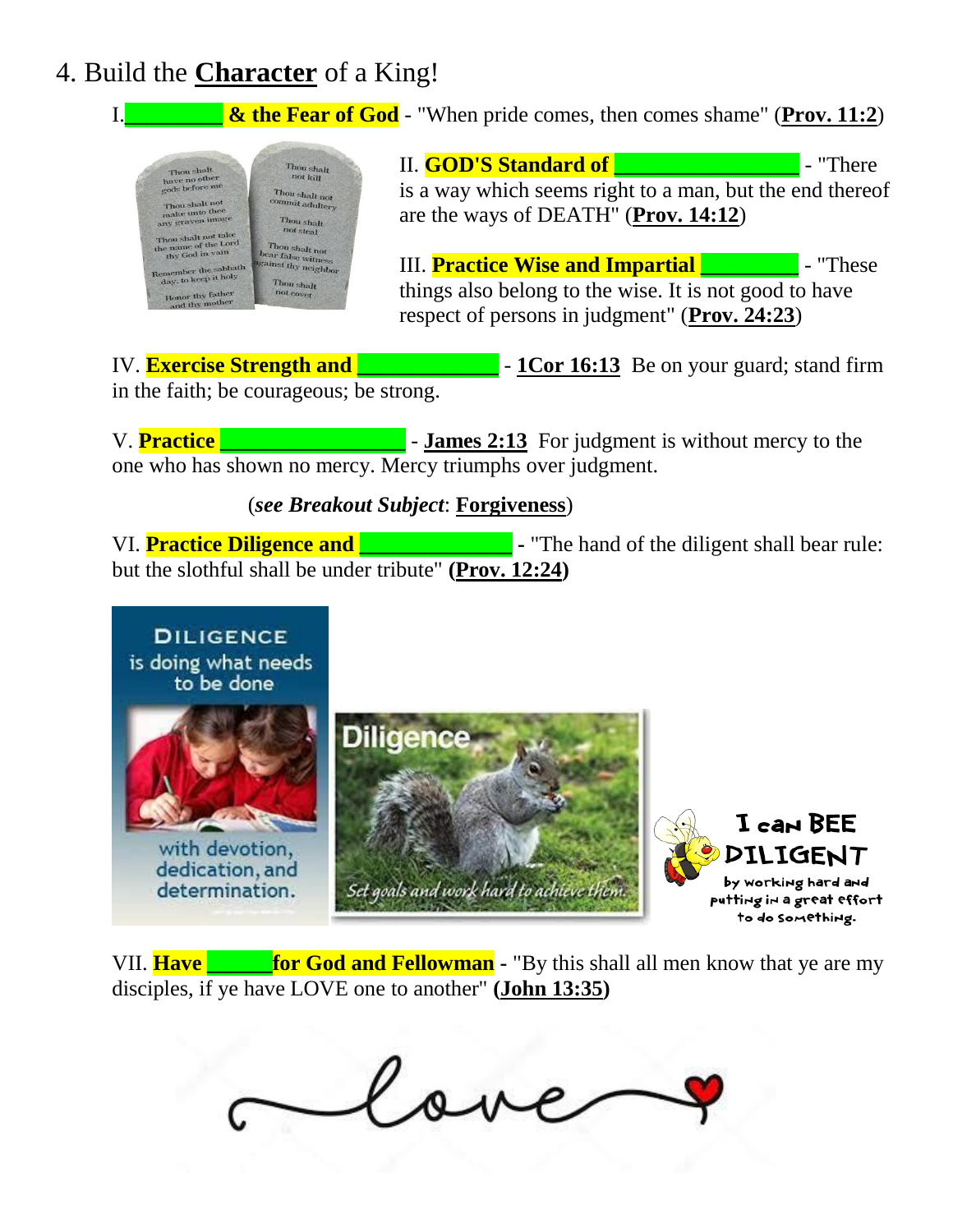## **3 Types of Forgiveness … "better words" to identify a complex concept**

(Dr Stephen Marmer, UCLA Med School)

- **1. \_\_\_\_\_\_\_\_\_\_\_\_\_\_** (clean slate full forgiveness)
	- wiping the slate entirely clean and restoring a relationship to the full state of innocence it had before the harmful actions took place

### **3 Situations for Exoneration**

- o the harmful action was a genuine accident with no fault
- o the offender is a child or someone who didn't understand the hurt inflicted
- o the person who hurt you is **truly sorry**, takes **full responsibility** (without excuses) for what they did, **asks forgiveness,** and gives you confidence that they will **not** knowingly **repeat** their bad action in the future

**Psa 103:12** as far as the east is from the west, so far has he removed our transgressions from us.

**2. 2.** (patient self-control; restraint, tolerance) o applies when the offender makes a

partial apology or mingles their



expression of sorrow with blame that you somehow caused them to behave badly. An apology is offered but it's not what you had hoped for and may not even be fully authentic

- Cease dwelling on the particular offense, do away with grudges and fantasies of revenge, but retain a degree of watchfulness.
- using forbearance you are able to maintain ties to people who, while far from perfect, are still important to you - allows relationship to continue

**Mat 18:21-22** Then Peter came to Jesus and asked, "Lord, how many times shall I **forgive** my brother or sister who sins against me? Up to seven times?"

Mat 18:22 Jesus answered, "I tell you, not seven times, but seventy-seven times.

**Gal 6:7** Do not be deceived, **God is not mocked**; for whatever a man sows, that he will also reap.

- **3. 1** (let go of the burden so you can continue life)
	- o when the person who hurt you doesn't even acknowledge that they've done anything wrong or gives an obviously insincere apology eg. Abuse, betrayal
	- Release does **not exonerate** the offender**. Nor does it require forbearance**. It doesn't even demand that you continue the relationship. But it does ask that instead of continuing to define much of your life in terms of the **hurt done**, you *release* your bad **feelings** and your preoccupation with the negative things that have happened to you.
	- **Release** does something that is **critically important**: it allows you to **let go of the burden**, the "silent tax" that is weighing you down and eating away at your chance for happiness. **If you do not release the pain and anger** and move past dwelling on old hurts and betrayals, you will be allowing the ones who hurt you to live, rent free, in your mind, reliving forever the persecution that the original incident started.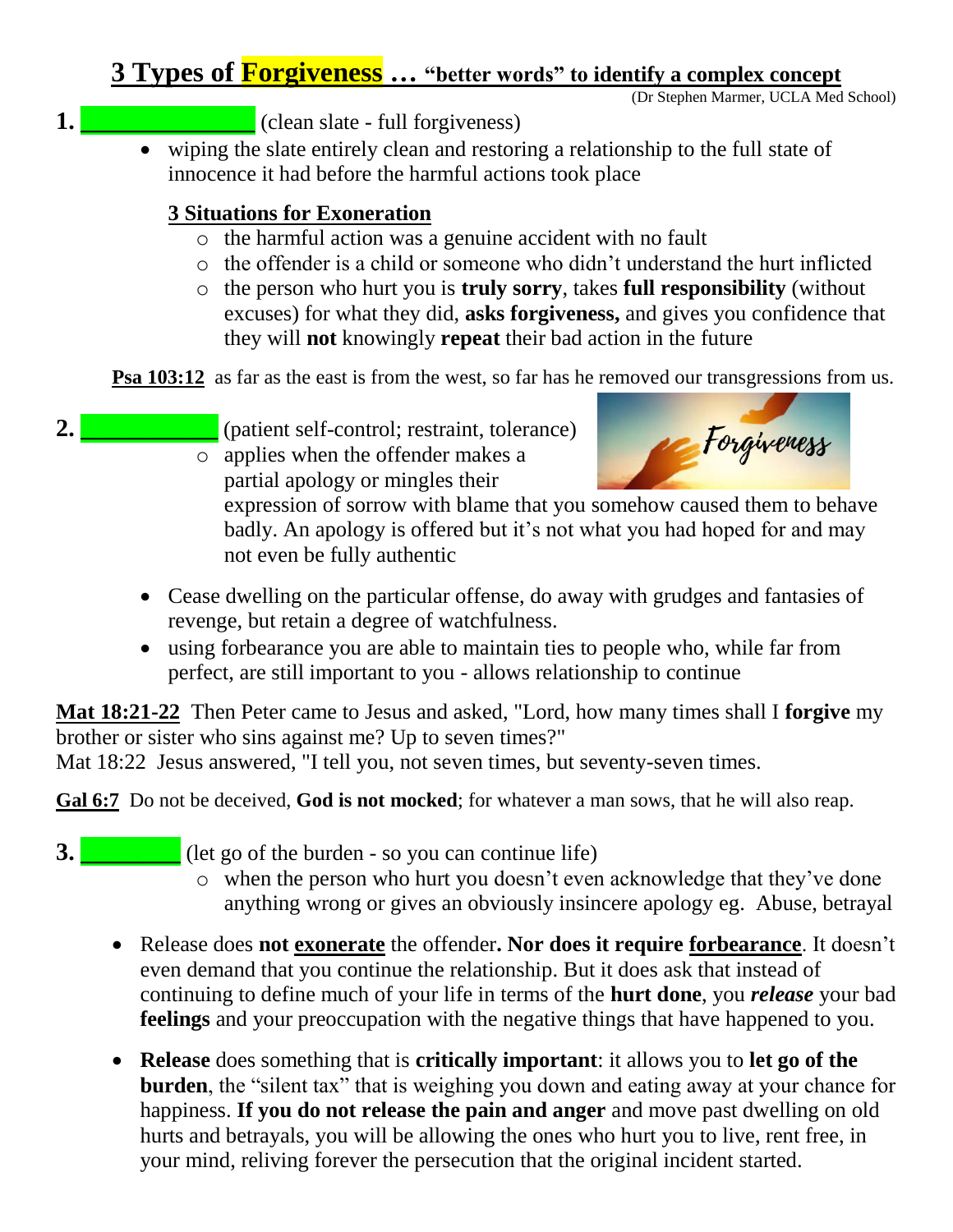

5. Be a **loving** King in your **Family** Kingdom!

| I. Make Family                                                | a Habit |              |
|---------------------------------------------------------------|---------|--------------|
| <b>II.</b> Make Family                                        | a Habit |              |
| <b>III.</b> Make Family                                       |         | a Profitable |
| <b>Habit</b>                                                  |         |              |
| <b>IV. Make Family</b>                                        |         | a Habit      |
| <b>V. Make Family PLAY and</b>                                |         | a Habit      |
| <b>VI. Family TRAINING and</b><br>are<br><b>Indispensable</b> |         |              |
| VII. <b>Build Family</b>                                      |         | and LOVE     |

# 6. How to build **Leadership**

1. **The Desire to Comes First** - "For whosoever exalts himself shall be abased; and he that humbles himself shall be exalted" (**Luke 14:11**)

- 2. **There Must Be \_\_\_\_\_\_\_\_, Imagination and a GOAL**
- 3. **A Leader Must LEAD and \_\_\_\_\_\_\_\_**
- 4. **Comradeship and \_\_\_\_\_\_\_\_\_\_**
- 5. **\_\_\_\_\_\_\_\_\_\_ and Integrity**

## 7. Tap the **power of Almighty God**!

I. **You Need the Proper \_\_\_\_\_\_\_\_\_\_\_ -** "The FEAR of the Lord is the beginning of knowledge: but fools despise wisdom and instruction" **(Proverbs 1:7)**

"All the inhabitants of the earth are reputed as nothing, and He [God) doeth according to His will in the army of heaven, and among the inhabitants of the earth: and none can stay His hand, or say unto Him, what doest thou?... Now I Nebuchadnezzar praise and extol and honor the king of heaven, all whose works are truth, and His ways judgment: and those that walk in pride He is able to ABASE" (**Daniel 4:35, 37**)

II. **You Need to \_\_\_\_\_\_ With God** - "LIVE by every word of God" (**Luke 4:4**)

"And why call ye me Lord, Lord and do not the things which I say?" (**Luke 6:46**)